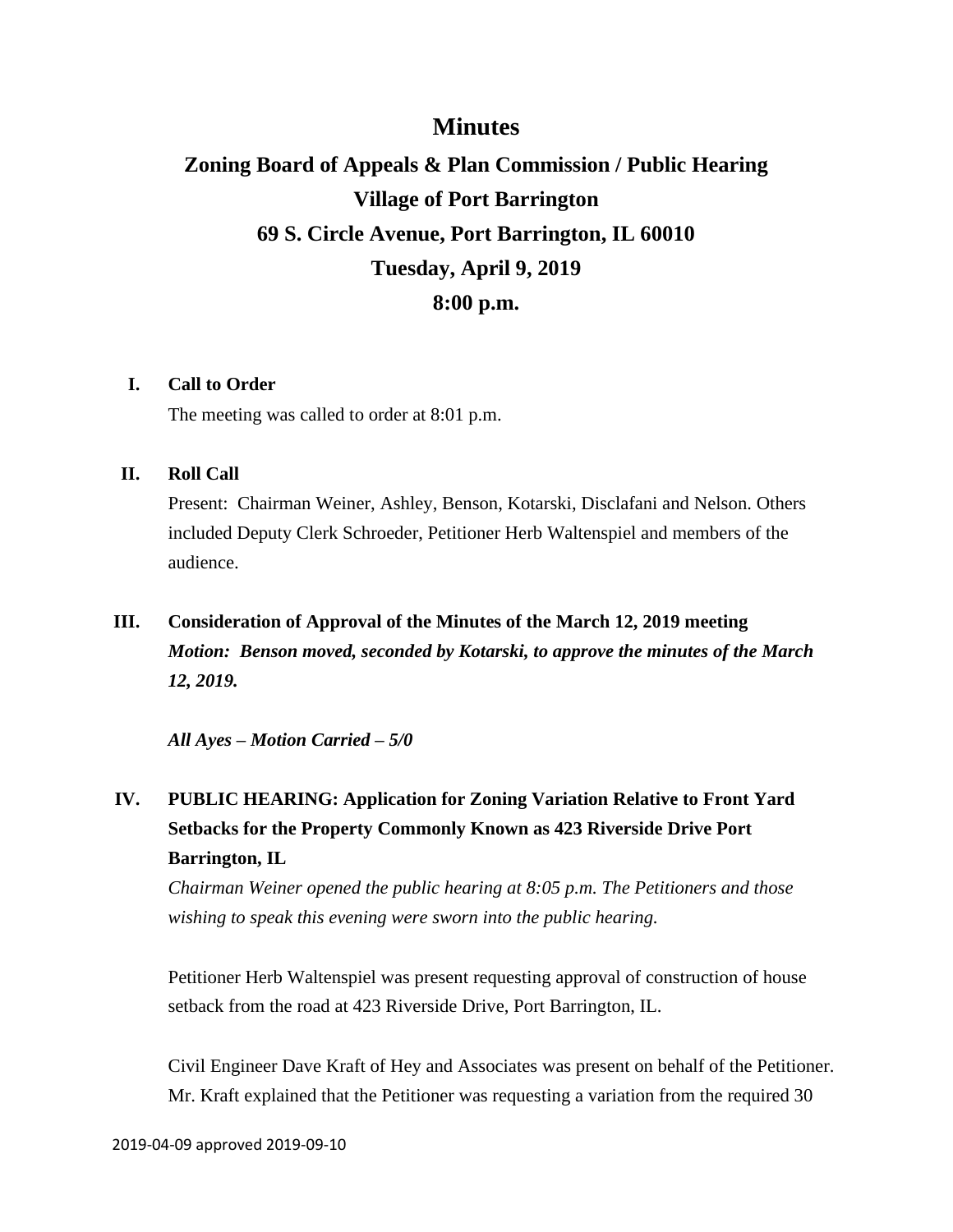foot setback distance from the road. The foundation of the new home is 31 feet from the road off the northeast corner and 24 feet from the road off the northwest corner. Additionally, the new home will have a roof overhang and stoop encroaching into the 30 foot setback. The original home that was demolished was approximately 15 feet from the road and many of the existing residences adjacent to the new home is approximately 15 feet from the road providing the precedence for this variation.

The property is affected by the Regulatory Floodplain and Floodway of the Fox River. The current location of the house is located outside the Regulatory Floodway, which was verified by IDNR-OWR. If the house is relocated to meet the setback, the house would be in the Regulatory Floodway, which is not an appropriate use.

It was pointed out that the plans for the house were reviewed and accepted by the Village in October 2018. The construction of the new home has already begun and the foundation has been constructed. Petitioner expressed the cost to moving the foundation.

Public Comment:

Resident Donna Erfort read a response for Petitioner Cindy Waltenspiel (see attached).

After further deliberation, the BPZ/PC recommended the following motion:

*Motion: Benson moved, seconded by Nelson, to recommend that the Village Board of Trustees approve the variance and providing additional information: architectural modification for increased flood elevation and flood protection level must be increased to a full two feet. It is less than that now. Compensatory storage calculations must be reviewed by engineers.*

*Ayes: Disclafani, Kotarski, Nelson, Benson, Ashley and Weiner Nays: None*

*Motion Carried.* **6-0**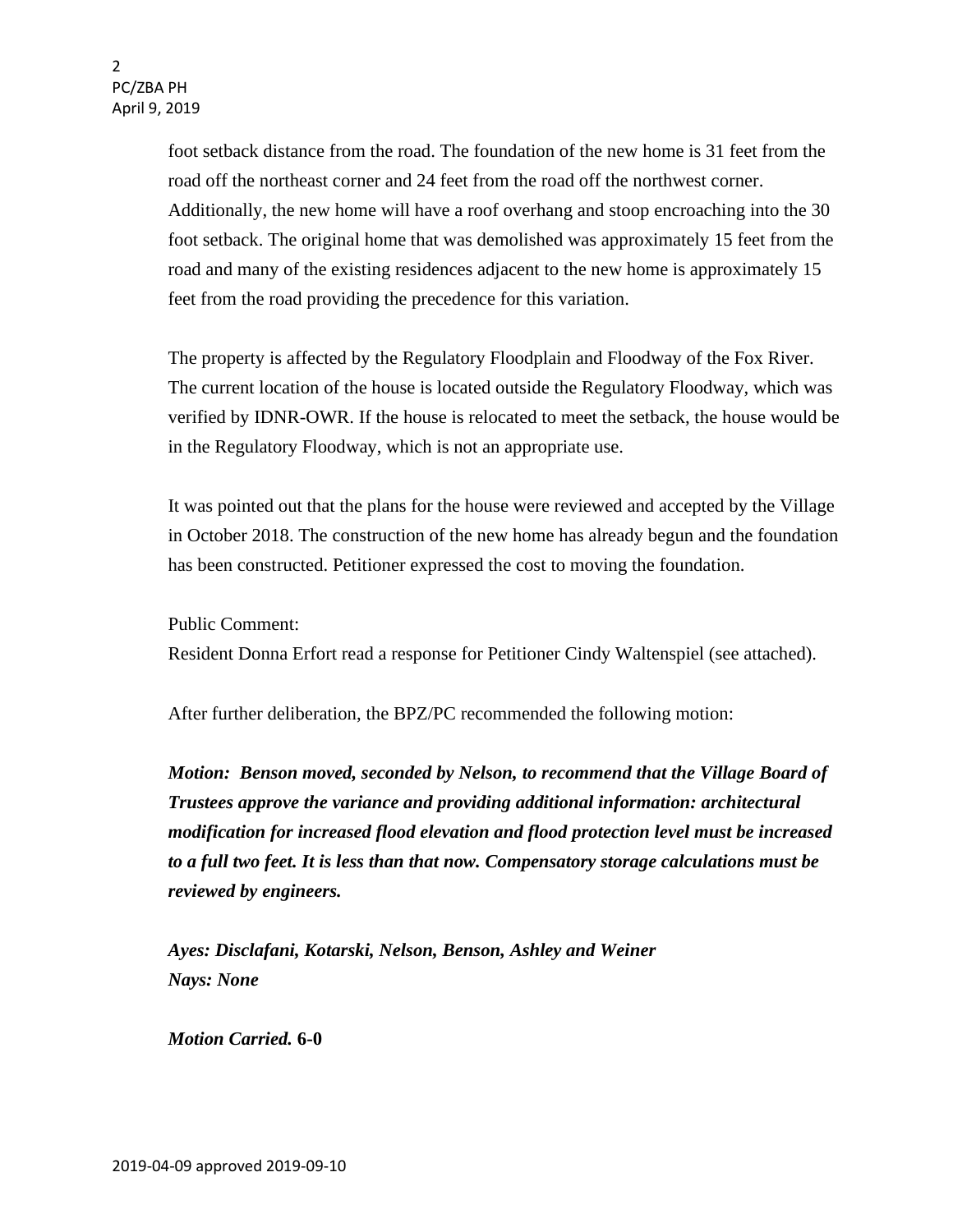Chairman Weiner informed the Petitioner the request and recommendation will move forward to the Village Board of Trustees for final consideration.

**V. PUBLIC HEARING: Village of Port Barrington to Consider Amendments to the Village of Port Barrington Code of Ordinances and the Village of Port Barrington Zoning Code to Chapter 54, "Groundwater Protection Regulations", of Title V, "Public Works": Amendments to Section 54.16, "Coal Tar Sealant Products, Use and/or Sale Prohibited", prohibiting the use of coal tar sealants on "permitted surfaces" as defined in Chapter 72; Chapter 72, "Parking Regulations", of Title VII, "Traffic Code": Section 72.01, "Parking Prohibited", and Section 72.02, "Parking on Property Zoned for Residential Uses", amending said Sections relative to the parking of vehicles on private property zoned for residential uses, and adding a new Section 72.03 thereto, "Definitions"; Chapter 150, "Building Regulations", of Title XV, "Land Usage": Section 150.03, "Building Regulations Adopted", and specifically, amending Section R309.1, "Floor Surface", of the 2012 Residential Code relative to sidewalks, concrete patios, garage slabs, and all interior floor slabs, and the respective reinforcement and vapor barrier requirements for same: Chapter 153, "Subdivision Control", of Title XV, "Land Usage": Section 153.013, "Definitions", amending the definition of an approach or driveway apron; and amending Section 153.047, "Right-of-Way, Development, and Subdivision Standards", relative to driveway approaches; and Chapter 154, "Zoning Code", of Title XV, "Land Usage": Amendments to: Section 154.095, "Driveways", relative to points of ingress and egress for any use; Section 154.121, "Temporary Uses", relative to location of portable storage units on private property; and the addition of a new Section 154.122, "Alternative Energy Systems", establishing regulations relative to alternative energy systems (solar energy).**

Chairman Weiner opened the public hearing at 8:29 p.m. Chairman Weiner explained the proposed ordinance as it was presented.

## *Motion: Kotarski moved, seconded by Nelson, to recommend the approval of the proposed ordinance as presented.*